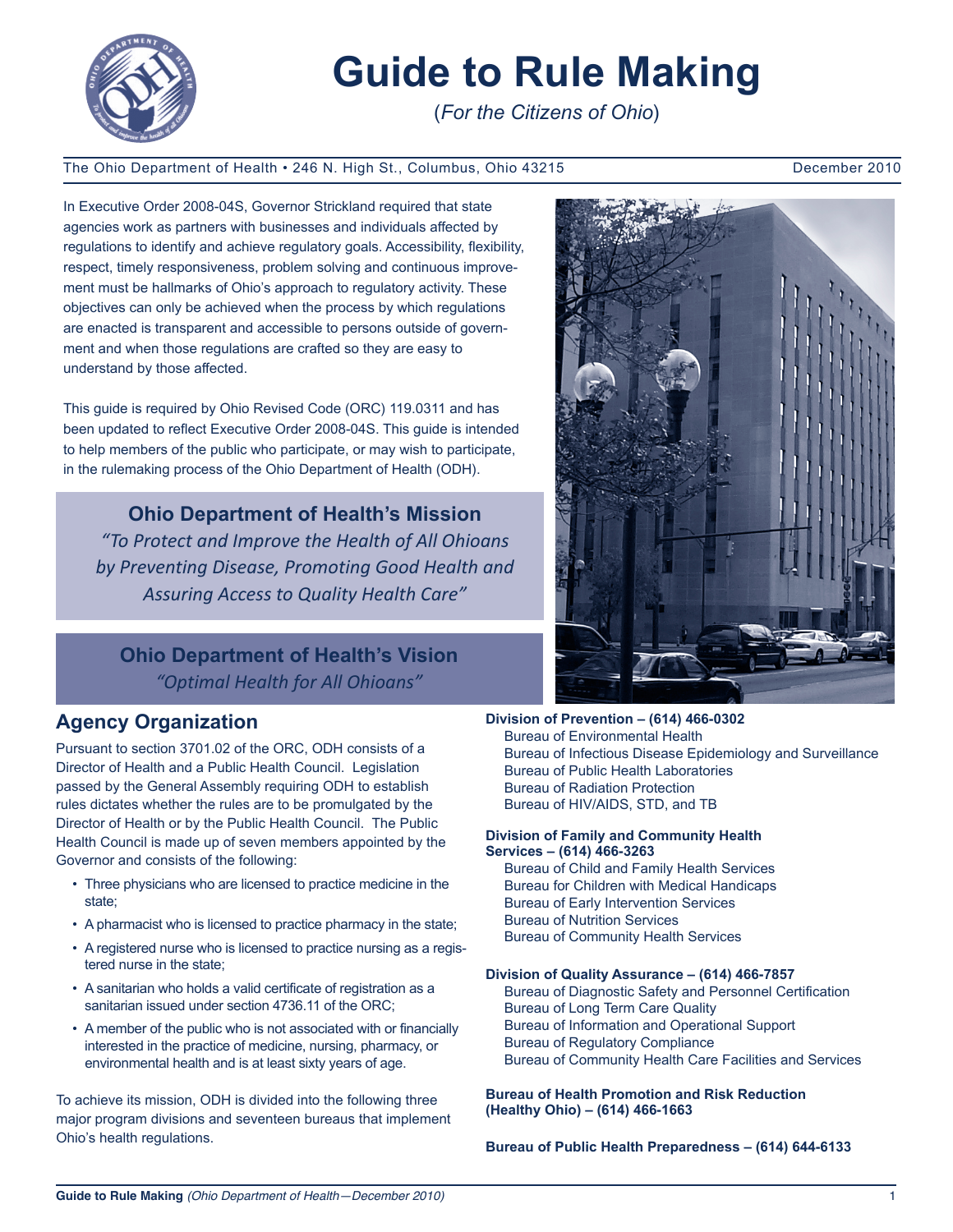# **Rule-making requirements and authorization**

The ORC requires and authorizes ODH to adopt administrative rules. Rules are adopted pursuant to Chapter 119 or section 111.15 of the ORC, which become part of the Ohio Administrative Code (OAC). ODH may also adopt internal management rules.

# **What is a rule?**

A rule is a regulation or standard, having a general and uniform operation, which is adopted, promulgatedand enforced by any agency under the authority of the laws governing such agency.

# **Rule-making process**

The rule-making process may be lengthy and complex, but in general, there are standard steps involved in the adoption of rules at ODH.

#### **Internal drafting and review**

ODH begins the rule-making process through an internal process in which the Agency identifies the need for a rule and develops a draft of the rule language. Often this is done in response to legislation enacted by the General Assembly. Once it is determined that a rule needs to be adopted, amended or rescinded, the specific program responsible for the rule prepares a draft, and may seek input from other ODH programs, external stakeholders and others known to be interested in the rule.

#### **Interested party review**

The interested party review process is designed to allow interested parties, stakeholders or citizens to make comments regarding the rule prior to adoption. ODH conducts the interested party review prior to formally filing the proposed rule with the Joint Committee on Agency Rule Review (JCARR).

#### **Internal posting of draft rule**

Once the draft rule is completed, it is posted on ODH's Web site, www.odh.ohio.gov/rules/odhrules.aspx.

Interested parties are notified that the draft is available for review. A deadline for submitting comments is set by ODH. This timeframe is normally 30 days, but may be lengthened or shortened for various reasons.

#### **E-Notification Process**

Interested parties may also register to receive notification through the State of Ohio's Rules Electronic Notification System at www.business.ohio.gov/reform/ or through ODH's listservs. Once registered, individuals will receive notices and communications regarding the creation, amendment, rescission or continuation without change of any rule.

#### **Consider interested party comments**

ODH collects, reviews and considers each relevant comment, concern or question received during the draft review period. Based on the comments received, ODH may revise the draft rule as appropriate. The time needed to review and incorporate the comments received varies depending on the complexity of the comments.

#### **Complete the Common Sense Business Regulation Checklist**

This checklist is required by Executive Order 2008-04S, which calls for a review of new and current rules. The review is aimed at modifying or eliminating unnecessary or needlessly burdensome rules while establishing regulatory performance standards that will make Ohio a more competitive place to do business.

#### **File the proposed rule with JCARR**

When the draft rule is complete, either the Director of Health or Public Health Council, as appropriate, file it with JCARR, the Secretary of State, the Legislative Service Commission (LSC) and the Office of Entrepreneurship and Small Business. The Secretary of State maintains copies of the proposed rules. LSC reviews the proposed rule to ensure that it is properly formatted and codified. The Office of Entrepreneurship and Small Business maintains a copy of the rule so that small businesses and organizations have the opportunity review the rule. When the rule has been filed with JCARR, it is called a "proposed rule." ODH submits a Rule Summary and Fiscal Analysis (RSFA) with the proposed rule. Among other things, the RSFA provides a summary of the proposed rule and states the legal basis for the rule. The RSFA also estimates the budgetary effect of the proposed rule and estimates the cost of compliance by all directly affected persons. The proposal to JCARR starts the 65-day JCARR jurisdiction. Within the first 31-40 days of that jurisdiction, the Director or Public Health Council, as appropriate, will hold a public hearing to provide an opportunity for anyone to provide oral testimony on the rule.

#### **Public notice, comment period and hearing**

When the rule is proposed, ODH issues a public notice of the proposal and begins the formal public comment period. The public comment period usually ends on the day of the public hearing. ODH conducts public hearings for all new, amended and rescinded rules. A public hearing is the public's opportunity to provide oral testimony or comments for the record. Those who choose not to provide oral testimony are encouraged to submit their comments in writing via mail or facsimile to the Office of General Counsel. Written comments are also maintained as part of the record. ODH considers all relevant comments when deciding whether to adopt, amend or rescind a rule. Public hearing notices are posted on the Register of Ohio's Web site (www.registerofohio.state.oh.us) and sent to interested parties on the mailing list maintained by the department.